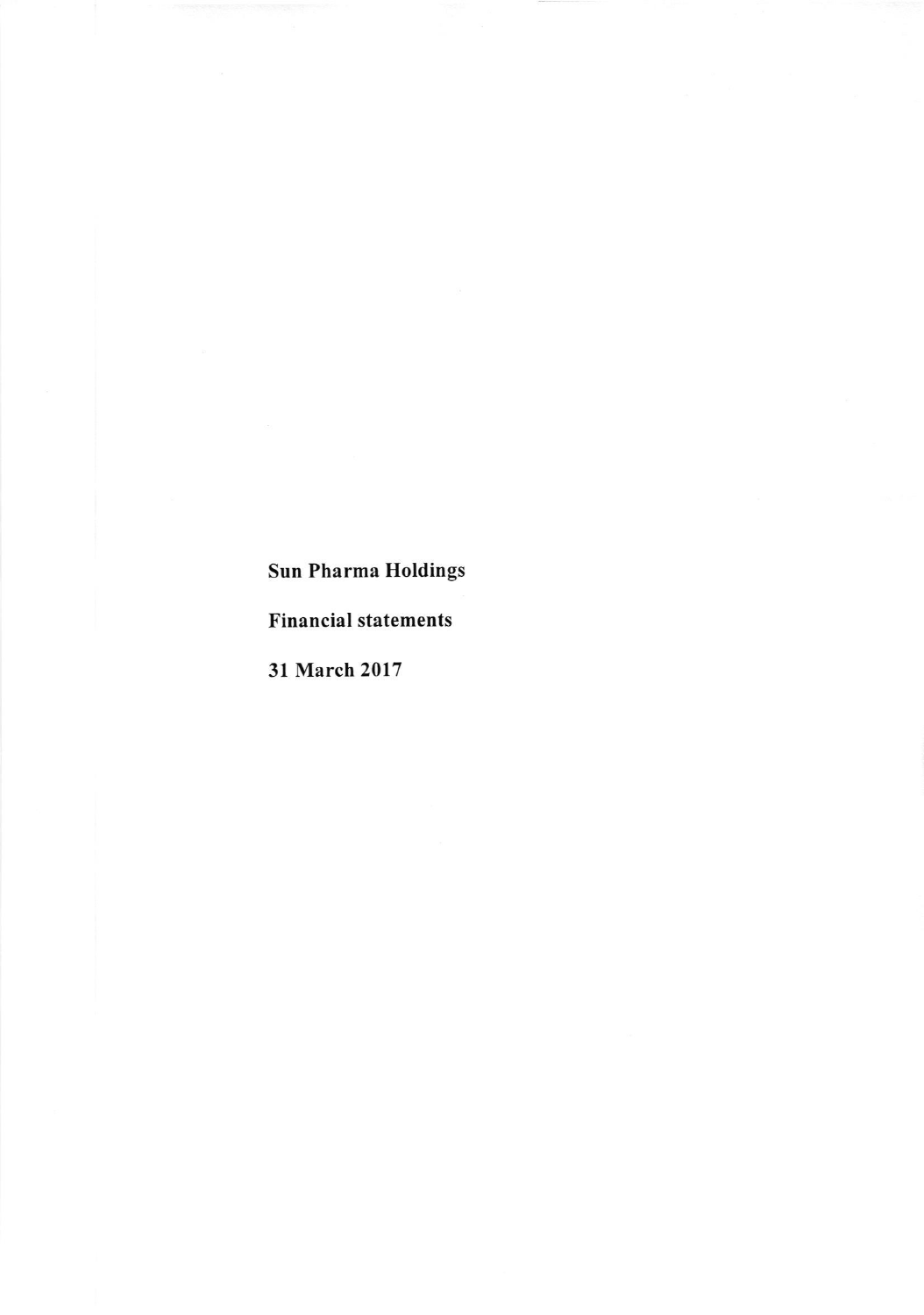## Sun Pharma Holdings

Financial statements for the year ended 31 March 2017

| Contents                                                   | Pages     |
|------------------------------------------------------------|-----------|
| Corporate data                                             |           |
| Auditors' report                                           | $2 - 4$   |
| Statement of profit or loss and other comprehensive income | 5         |
| Statement of financial position                            | 6         |
| Statement of changes in equity                             | $7 - 8$   |
| Statement of cash flows                                    | 9         |
| Notes to and forming part of the financial statements      | $10 - 28$ |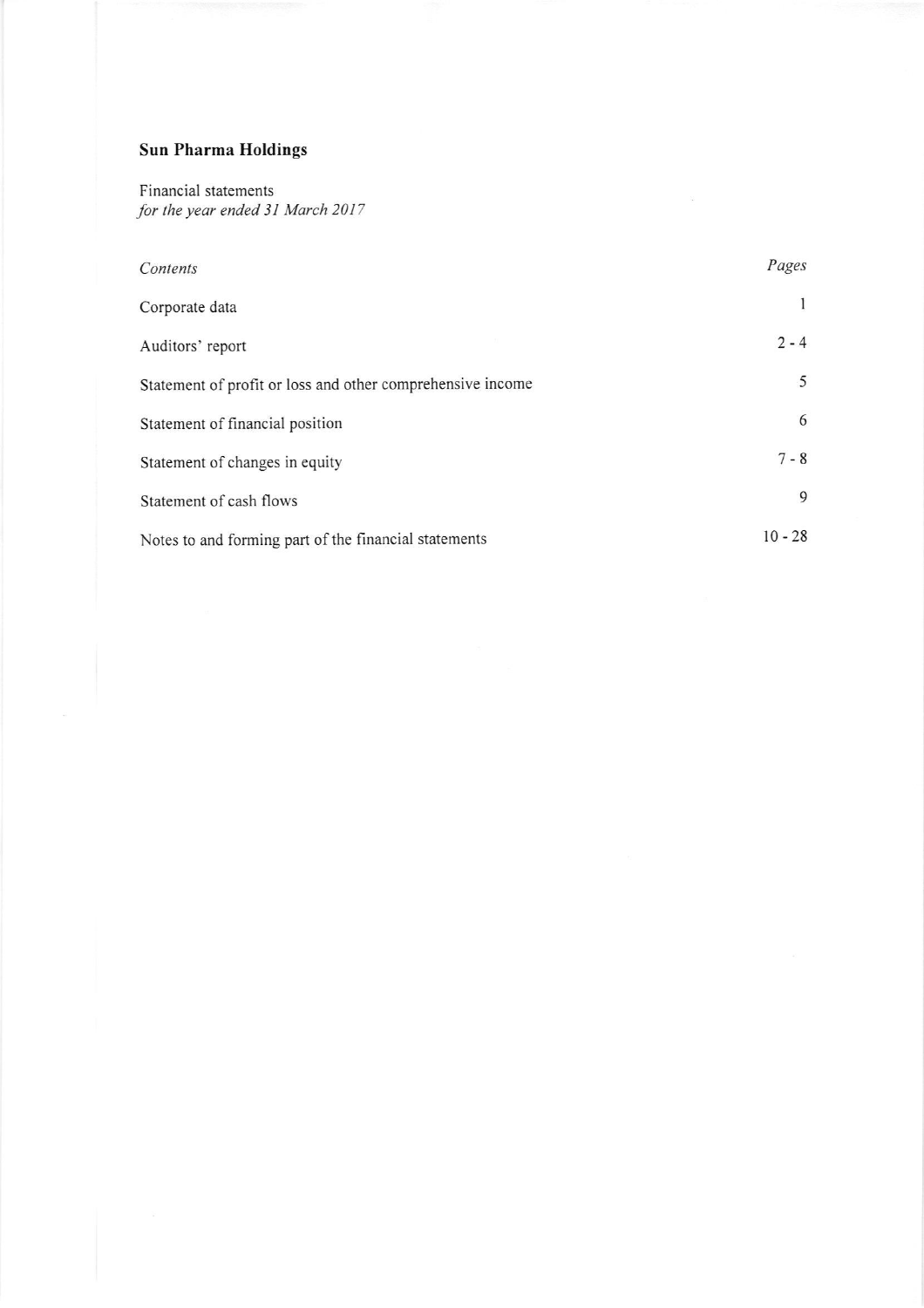## Sun Pharma Holdings

Corporate data

| Directors:               | Rajesh Khushalchand Shah<br>Harin Mehta                                                                                                                 |
|--------------------------|---------------------------------------------------------------------------------------------------------------------------------------------------------|
| <b>Registered agent:</b> | Rogers Capital Corporate Services Limited<br><b>St Louis Business Centre</b><br>Cnr Desroches & St Louis Streets<br>Port Louis<br>Republic of Mauritius |
| Auditors:                | Lancasters<br><b>Chartered Accountants</b><br>14, Lancaster Court<br>Lavoquer Street<br>Port Louis<br>Republic of Mauritius                             |
| Banker:                  | Credit Agricole<br>13 <sup>th</sup> Floor Maze Tower<br>Sh. Zayed Road<br>Next To Emirates Tower Metro Station<br>Dubai<br><b>United Arab Emirates</b>  |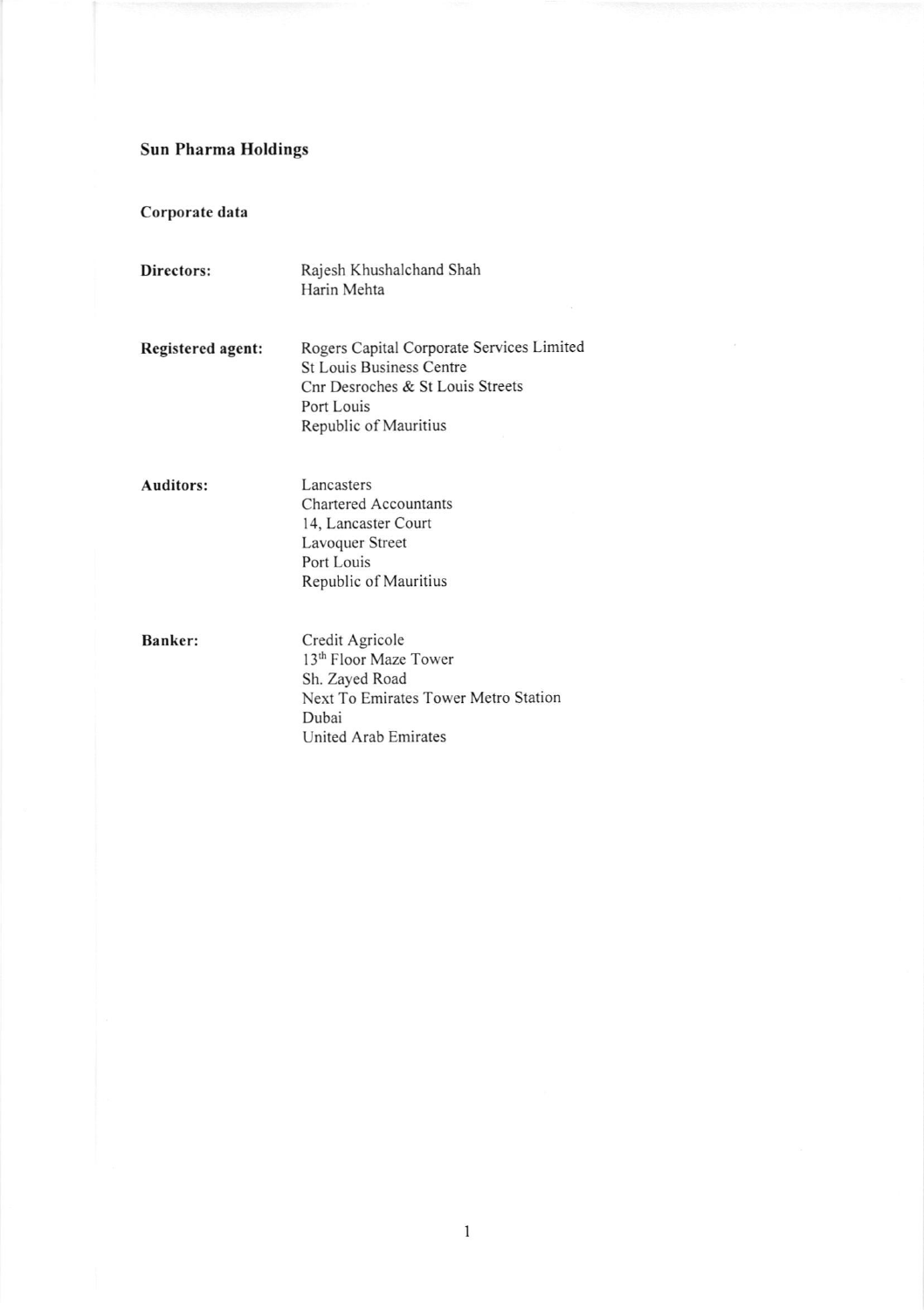

#### Auditors' report to member of Sun Pharma Holdings

#### **Opinion**

We have audited the financial statements of Sun Pharma Holdings (the "Company") set out on pages 5 to 28 which comprise the statement of financial position as at 31 March 2017, and the statement of profit or loss and other comprehensive income, statement of changes in equity and statement of cash flows for the year then ended, and notes to the financial statements, including significant accounting policies.

In our opinion, the financial statements give a true and fair view of the financial position of Sun Pharma Holdings as at 31 March 2017, and of its financial performance and its cash flows for the year then ended in accordance with International Financial Reporting Standards.

#### **Basis for Opinion**

We conducted our audit in accordance with International Standards on Auditing (ISAs). Our responsibilities under those standards are further described in the Auditor's Responsibilities for the Audit of the Financial Statements section of our report. We are independent of the Company in accordance with the International Ethics Standards Board for Accountants' Code of Ethics for Professional Accountants (IESBA Code), and we have fulfilled our other ethical responsibilities in accordance with the IESBA Code. We believe that the audit evidence we have obtained is sufficient and appropriate to provide a basis for our opinion.

#### 0ther lnfornation

The directors are responsible for the other information. The other information comprises the Directors' Report, but does not include the financial statements nor our auditor's report thereon.

Our opinion on the financial statements does not cover the other information and we do not express any form of assurance conclusion thereon.

In connection with our audit of the financial statements, our responsibility is to read the other information and, in doing so, consider whether the other information is materially inconsistent with the financial statements or our knowledge obtained in the audit, or otherwise appears to be materially misstated. If, based on the work we have performed on the other information obtained prior to the date of this auditor's report, we conclude that there is a material misstatement of this other information, we are required to report that fact. We have nothing to report in this regard.